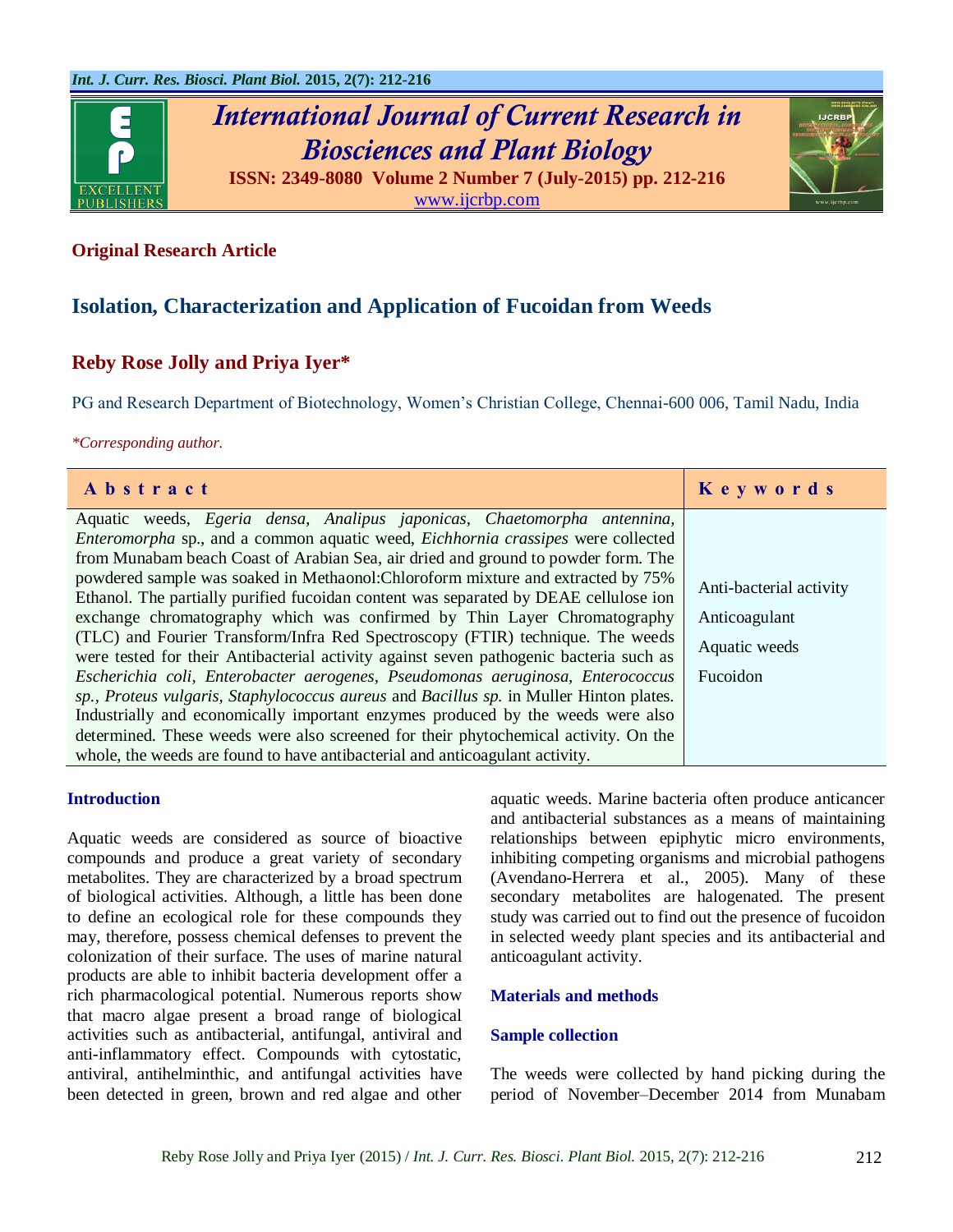beach in Kerala. The samples were cleaned of epiphytes and necrotic parts. Then the cleaned samples were rinsed with sterile distilled water to remove any associated debris. The cleaned fresh materials were air-dried as described by Gonzalez Del Val et al. (2001). The aquatic weedy plants were identified as *Egeria densa* Planch. (Seaweed, W1), *Analipus japonicus* (Harvey) M.J.Wynne, 1971 (Aquatic weed, W2)*, Chaetomorpha antennina* (Bory de Saint-Vincent) Kützing, 1847 (Seaweed, W3), *Eichhornia crassipes* (Mart.) Solms (Aquatic weed, W4) and *Enteromorpha* sp. (Seaweed, W5).

#### **Extraction of the weeds**

The samples were shade dried for 15 days and then pulverized into fine powder using mortar and pestle. Different solvents were used successively with gradient polarity (chloroform, methanol and ethanol) for extraction. The extracts were evaporated to complete dryness by vacuum distillation and stored in refrigerator for further use (Akinyemi et al., 2000; Mohanta et al., 2007; Patra et al.*,* 2008). Extracts using chloroform, methanol and ethanol solvents were prepared from each weed powder and used for the analysis.

#### **Phytochemical analysis**

The phytochemical analyses of the weeds (W1, W2, W3, W4 and W5) were performed for the presence different phytochemicals like carbohydrates, tannins saponins, flavanoids, alkaloids, quinines, glycosides, terpenoids, phenols and coumarins.

## **Antimicrobial assay**

The powder of weeds was ground with methanol using mortar and pestle. The ground material was then filtered using Whatman filter paper. The crude extract of each weed sample was aseptically added to the wells using micropipette to sterile Muller Hinton Agar plates. Then the plates were kept for 48 h incubation. The zone of inhibition was observed and measured. Antibacterial assay was carried against the bacterial species, *Escherichia coli, Enterobacter aerogenes, Pseudomonas aeruginosa, Enterococcus sp., Proteus vulgaris, Staphylococcus aureus* and *Bacillus sp.* 

## **Extraction and purification of fucoidan**

Moist samples were air dried at 37°C for 2 weeks and

then grinded to powder form. The powder was soaked in Methanol-chloroform mixture  $(1:1 \text{ v/v})$  for 24 h and then filtered to get defatted sample. The extraction procedure was carried out with 85% ethanol (w/v) at 70 $^{\circ}$ C to get partially purified fucoidan.

### **Ion-exchange chromatography**

The sample of fucoidan from the weeds W1, W2, W3, W4 and W5 (30 mg) were dissolved in 0.05 M sodium acetate buffer and then fractionated by ionexchange chromatography on a DEAE-cellulose column (16.5  $\times$  1.3 cm), previously equilibrated and washed with the same buffer, followed by separation of SP fractions, also using the same buffer containing NaCl at different concentrations (0.50, 0.75 and 1.00 M). Fucoidan fractions (5 mL) from each sample were collected.

## **Thin layer chromatography (TLC)**

TLC was performed on a silica gel aluminum plate (silica gel 60 F254) to fractionate active compound of the extracts. The chloroform: methanol (10:1 v/v) was mobile face. The TLC plate was placed in a tightly packed jar containing iodine crystals to observe the spots. The separated spots were marked and the R*f* value was calculated.

## **Anti-thromboplastic activity**

Six sterile glass slides (C, W1, W2, W3, W4 and W5) were taken. Then a drop of blood was added to all six slides. C was labeled as control. Each plant extract of 5µl was added to the slides W1, W2, W3, W4 and W5 respectively. The clotting time was noted carefully and tabulated.

## **Characterization of fucoidan by FTIR spectroscopy**

The qualitative investigation of the purified fucoidan was done by FTIR spectroscopy (Shimadzu, Japan) described by Kemp (1991). The spectra were recorded between  $4000$  and  $400$  cm<sup>-1</sup> wave number and the trembling was recorded as a graphic representation.

#### **Enzyme production from weeds**

The plant samples were checked for the presence of amylase, lipase, cellulase and urease using standard procedures.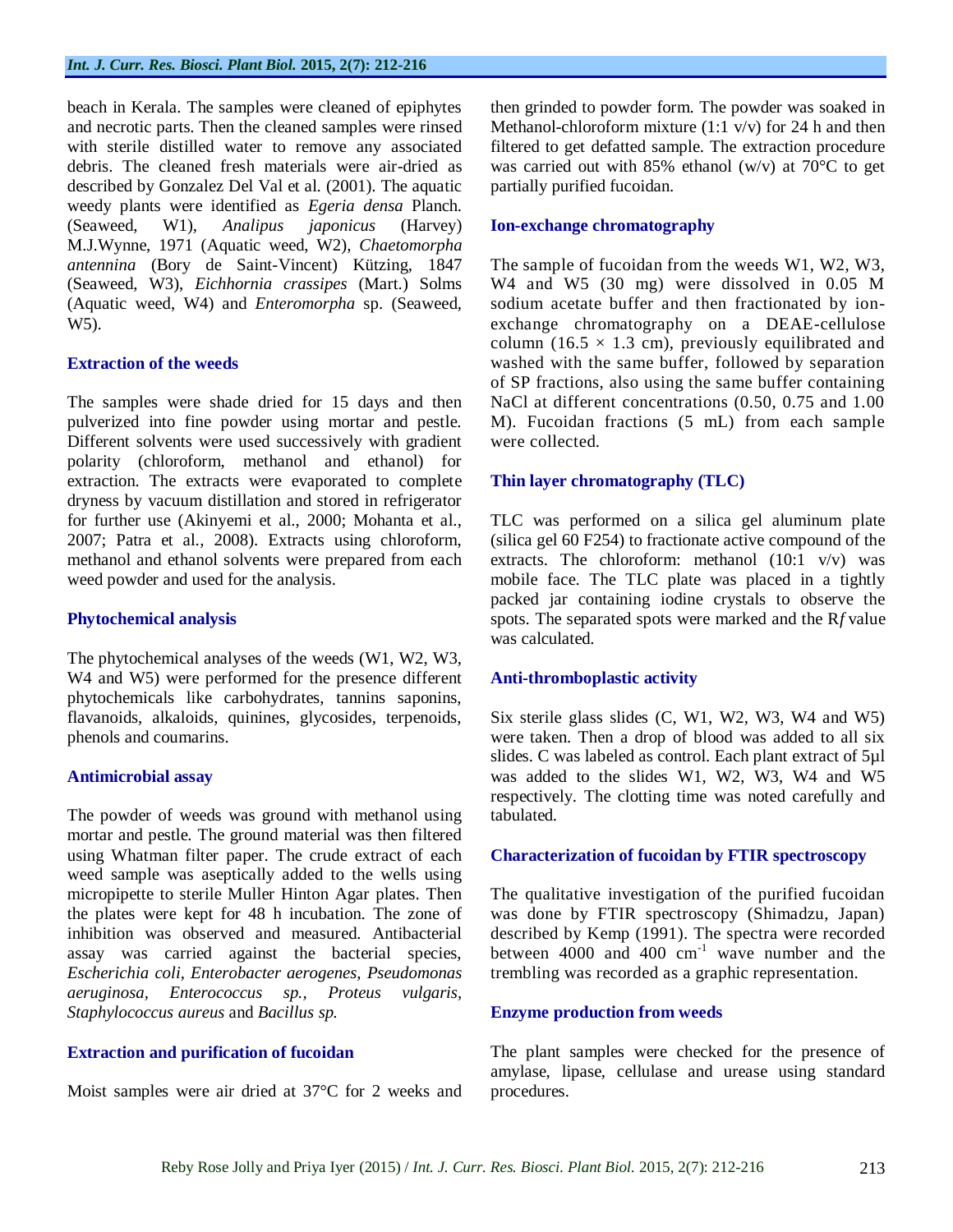#### **Results and discussion**

#### **Phytochemical analysis of weeds**

Qualitative analysis of extract of the weeds, *Egeria densa, Analipus japonica, Chaetomorpha antennina, Eichhornia crassipes* and *Enteromorpha* sp. are shown in Table 1. Methanol extraction of each sample showed more phytochemical activity than other extractions. These phytochemical analysis in the weeds *Egeria densa*, *Analipus japonica, Chaetomorpha antennina*, *Eichhornia crassipes* and *Enteromorpha* sp. showed the presence of flavanoids, carbohydrate, alkaloids, phenols, quinines and saponins were obtained from methanol extraction. The same kind of results has been observed in ethanol, aqueous and methanol extraction of *Chaetomorpha antennina* by Subathra et al. (2013).

|                                                                                                                    | <b>Extract tested</b>    |                          |                          |                          |                          |                          |                          |                          |                          |                          |                          |                          |                          |                          |                          |
|--------------------------------------------------------------------------------------------------------------------|--------------------------|--------------------------|--------------------------|--------------------------|--------------------------|--------------------------|--------------------------|--------------------------|--------------------------|--------------------------|--------------------------|--------------------------|--------------------------|--------------------------|--------------------------|
|                                                                                                                    | W <sub>1</sub>           |                          | W <sub>2</sub>           |                          | W <sub>3</sub>           |                          | W <sub>4</sub>           |                          |                          | W <sub>5</sub>           |                          |                          |                          |                          |                          |
| <b>TEST</b>                                                                                                        | <b>Ethanol</b>           | Methanol                 | Chloroform               | <b>Ethanol</b>           | <b>Methanol</b>          | Chloroform               | <b>Ethanol</b>           | <b>Methanol</b>          | Chloroform               | <b>Ethanol</b>           | Methanol                 | Chloroform               | <b>Ethanol</b>           | Methanol                 | Chloroform               |
| Carbohydrate                                                                                                       | $\overline{\phantom{a}}$ | $\qquad \qquad -$        | $\overline{\phantom{0}}$ | $+$                      | $\overline{\phantom{a}}$ | $\overline{\phantom{a}}$ | $\overline{\phantom{a}}$ | $+$                      | $+$                      | $\overline{\phantom{a}}$ | $+$                      | $\overline{\phantom{a}}$ | $+$                      | $+$                      | $\overline{\phantom{0}}$ |
| <b>Tannins</b>                                                                                                     | $\overline{\phantom{0}}$ | $\overline{\phantom{0}}$ | $^{+}$                   | $\overline{\phantom{a}}$ | $^{+}$                   | $+$                      | $^{+}$                   | $\overline{\phantom{a}}$ | $\overline{\phantom{0}}$ | $+$                      | $\overline{\phantom{a}}$ | $\overline{\phantom{0}}$ | $\overline{\phantom{0}}$ | $\overline{\phantom{0}}$ |                          |
| Saponins                                                                                                           | $\overline{\phantom{a}}$ | $\overline{\phantom{0}}$ | $^{+}$                   | $\qquad \qquad -$        | $^{+}$                   | $+$                      | $^{+}$                   | $\overline{\phantom{a}}$ | $^{+}$                   | $\overline{\phantom{a}}$ | $\overline{\phantom{0}}$ | $\overline{\phantom{0}}$ | $\overline{\phantom{0}}$ | $+$                      |                          |
| Flavanoids                                                                                                         | $^{+}$                   | $^{+}$                   | $\overline{\phantom{0}}$ | $+$                      | $\overline{\phantom{a}}$ | $\overline{\phantom{0}}$ | $\overline{\phantom{a}}$ | $^{+}$                   | $\overline{\phantom{0}}$ | $+$                      | $^{+}$                   | $^{+}$                   | $+$                      | $^{+}$                   |                          |
| Alkaloids                                                                                                          | $\overline{\phantom{a}}$ | $+$                      | $\overline{\phantom{0}}$ | $+$                      | $^{+}$                   | $\overline{\phantom{a}}$ | $\overline{\phantom{0}}$ | $^{+}$                   | $\overline{\phantom{0}}$ | $\overline{\phantom{0}}$ | $+$                      | $\overline{\phantom{0}}$ |                          | $\overline{\phantom{0}}$ | $^{+}$                   |
| Quinines                                                                                                           | $^{+}$                   | $+$                      | $^{+}$                   | $\qquad \qquad -$        | $\overline{\phantom{a}}$ | $\overline{\phantom{a}}$ | $^{+}$                   | $\overline{\phantom{a}}$ | $\overline{\phantom{0}}$ | $\overline{\phantom{0}}$ | $\overline{\phantom{a}}$ | $\overline{\phantom{a}}$ | $+$                      | $\overline{\phantom{0}}$ |                          |
| Glycosides                                                                                                         | $\overline{\phantom{0}}$ | $^{+}$                   | $+$                      | $^{+}$                   | $\overline{\phantom{a}}$ | <b>11</b>                | $\overline{\phantom{a}}$ | $^{+}$                   | $^{+}$                   | $\overline{\phantom{0}}$ | $^{+}$                   | $\overline{\phantom{0}}$ | $^{+}$                   | $+$                      | $^{+}$                   |
| Cardiac glycosides                                                                                                 | $^{+}$                   | $\qquad \qquad -$        | $\overline{\phantom{0}}$ | $\overline{\phantom{0}}$ | $+$                      | $+$                      | $^{+}$                   | $^{+}$                   | $\overline{\phantom{0}}$ | $\overline{\phantom{0}}$ | $\overline{\phantom{a}}$ | $+$                      | $\overline{\phantom{0}}$ | $^{+}$                   |                          |
| Terpanoids                                                                                                         | $^{+}$                   | $\overline{\phantom{0}}$ |                          | $\overline{a}$           | $\overline{\phantom{0}}$ | $\overline{\phantom{a}}$ | $\overline{\phantom{a}}$ | $^{+}$                   | $\overline{\phantom{0}}$ | $^{+}$                   | $^{+}$                   | $\overline{\phantom{a}}$ | ٠                        | $\overline{\phantom{0}}$ |                          |
| Phenols                                                                                                            | $\overline{\phantom{0}}$ | $^{+}$                   | $^{+}$                   | $^{+}$                   | $\overline{\phantom{a}}$ | $+$                      | $\overline{\phantom{a}}$ | $^{+}$                   | $\qquad \qquad -$        | $\overline{\phantom{a}}$ | $+$                      | $\overline{\phantom{a}}$ | $\overline{\phantom{0}}$ | $\overline{\phantom{0}}$ |                          |
| W1: Egeria densa; W2: Analipus japonicus; W3: Chaetomorpha antennina; W4: Eichhornia crassipes; W5: Entomorpha sp. |                          |                          |                          |                          |                          |                          |                          |                          |                          |                          |                          |                          |                          |                          |                          |

#### **Table 1. Phytochemical analysis of the extracts of weeds.**

#### **Table 2. Antimicrobial activity of the methanolic extract of weeds.**

| <b>Test bacteria</b>                                                                                                                                  | Zone of inhibition (mm) |            |     |                |                |  |  |  |  |
|-------------------------------------------------------------------------------------------------------------------------------------------------------|-------------------------|------------|-----|----------------|----------------|--|--|--|--|
|                                                                                                                                                       | W1<br>W2<br>W3          |            |     | W <sub>4</sub> | W <sub>5</sub> |  |  |  |  |
| Escherichia coli                                                                                                                                      | 25                      | 16         | 10  | 14             |                |  |  |  |  |
| Enterobacter aerogenes                                                                                                                                | <b>Nil</b>              | 14         | 12  | 21             |                |  |  |  |  |
| Pseudomonas aeruginosa                                                                                                                                | 14                      | 20         | 22  | 34             | 15             |  |  |  |  |
| <i>Enterococcus</i> sp.                                                                                                                               | 24                      | 27         | 18  | 22             | 26             |  |  |  |  |
| Proteus vulgaris                                                                                                                                      | <b>Nil</b>              |            | nil | nil            | 11             |  |  |  |  |
| Staphylococcus aureus                                                                                                                                 | 12                      | <b>Nil</b> | 15  | <b>Nil</b>     | Q              |  |  |  |  |
| Bacillus sp.                                                                                                                                          | 13                      | 12         | 16  | 24             | <b>Nil</b>     |  |  |  |  |
| W1: Egeria densa; W2: Analipus japonicus; W3: Chaetomorpha antennina; W4: Eichhornia crassipes; W5:<br>$\mathbf{r}$ and $\mathbf{r}$ and $\mathbf{r}$ |                         |            |     |                |                |  |  |  |  |

| Entomorpha sp. |
|----------------|
|----------------|

| <b>Sl.no</b> | <b>Extract</b>         | $RF$ value |
|--------------|------------------------|------------|
|              | Egeria densa           | 0.64       |
|              | Analipus japonicus     | 0.50       |
|              | Chaetomorpha antennina | 0.54       |
|              | Eichhornia crassipes   | 0.56       |
|              | Entomorpha sp.         | 0.52       |

#### **Table 3. Rf values of weed extracts in TLC.**

#### **Anti bacterial activity of weeds against pathogenic bacteria**

The antibacterial activity of methanol extract of five weeds against seven strains of bacteria is presented in Table 2. The zone of inhibition ranged from 10-35mm. The maximum activity of 34mm was recorded in the ethanolic extract of *Eichhornia crassipes* against *Pseudomonas aeruginosa*. The results of the present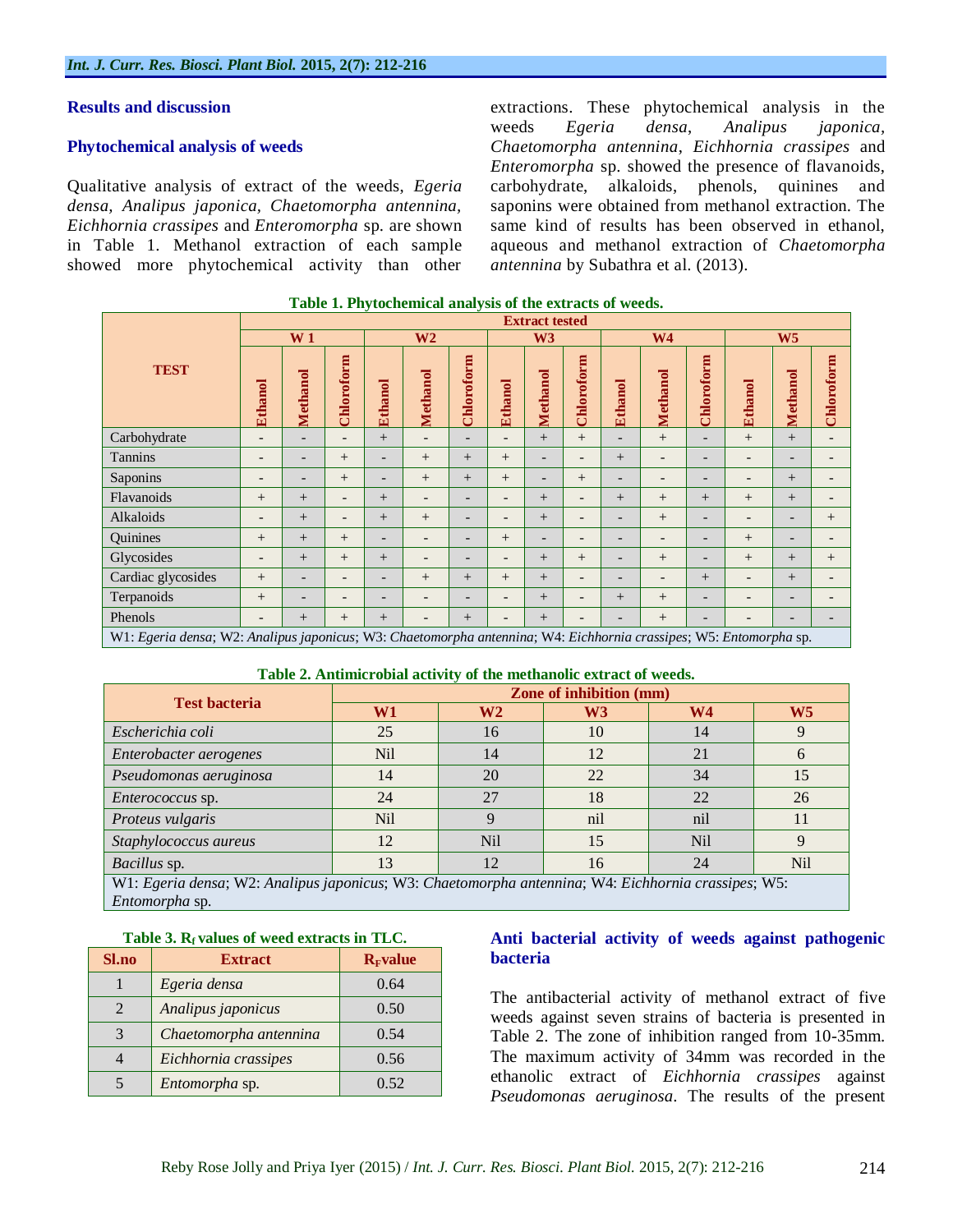study are in line with the study conducted by Vallinayagam et al. (2009). The phytochemical analysis *Eichhornia crassipes* showed high levels of phenol.

#### **Ion exchange chromatography**

Methanol: chloroform extraction of weeds was subjected to ion exchange chromatography on the DEAE cellulose column procedure. The DEAE cellulose was the anion exchanger which separate positively charged molecules. Different fractions were obtained and were proved by TLC.

#### **Thin layer chromatography**

The bands obtained showed the  $R_f$  value similar to the standard  $R_f$  value (0.51) of fucoidan. Fucoidan is a sulphated polysaccharide has anticoagulant activity which when combines with iodine vapour to produce blue color bands. The  $R_f$  value of the obtained bands were similar to the standard fucoidan (Nuri Muahiddah, 2010).

#### **Antithrombotic activity**

Extracted fucoidan fraction showed maximum anticoagulant activity. Control was coagulated within 10 minutes. The fraction which showed maximum anticoagulant activity was *Egeria densa* because of the high amount of fucoidan (Shanthi et al., 2014).



#### **Characterization of fucoidan by FTIR spectroscopy**

Functional groups of fractions can be analyzed using FTIR spectroscopy. The FTIR spectroscopy showed that the fucoidan bands were formed in the region of wave number between 1500 and 1000. The purified galactose rich sulphated fucoidan fraction exhibiting anticoagulation activity was characterized by FTIR spectra. The maximum peak of fucoidan content in *Egeria densa*  was seen in the region 1646.507 – 1552.797, in *Analipus japonicas* 1629.832 – 1245.847, in *Chaetomorpha*  1631.092 – 1552,694, in *Eichhornia crassipes* 1263.145 – 1626.013 and *Enteromorpha* 1238.382- 1635.502, as compared with the study on characterization of galactose rich fucoidan with anticoagulation potential isolated from *Turbinaria decurrens* Bory de Saint-Vincent occurring along the coast of Gulf of Mannar (Pamban), India (Shanthi et al., 2014).

**Table 4. Antithrombolytic activity of fucoidan fraction from weed extracts.**

| Sl.<br>No.     | <b>Blood</b><br>$(\mu g)$ | <b>Extract</b>         | <b>Clotting</b><br>time<br>(in<br>minutes) |
|----------------|---------------------------|------------------------|--------------------------------------------|
|                | 5                         | Egeria densa           | 27                                         |
| $\overline{2}$ | 5                         | Analipus japonicas     | 20                                         |
| 3              | 5                         | Chaetomorpha antennina | 25                                         |
|                | 5                         | Eichhornia crassipes   | 20                                         |
| $\leq$         |                           | Enteromorpha sp.       | 25                                         |





#### **Enzyme production**

Amylase is an industrially important enzyme was produced after 2 days of incubation, iodine solution was